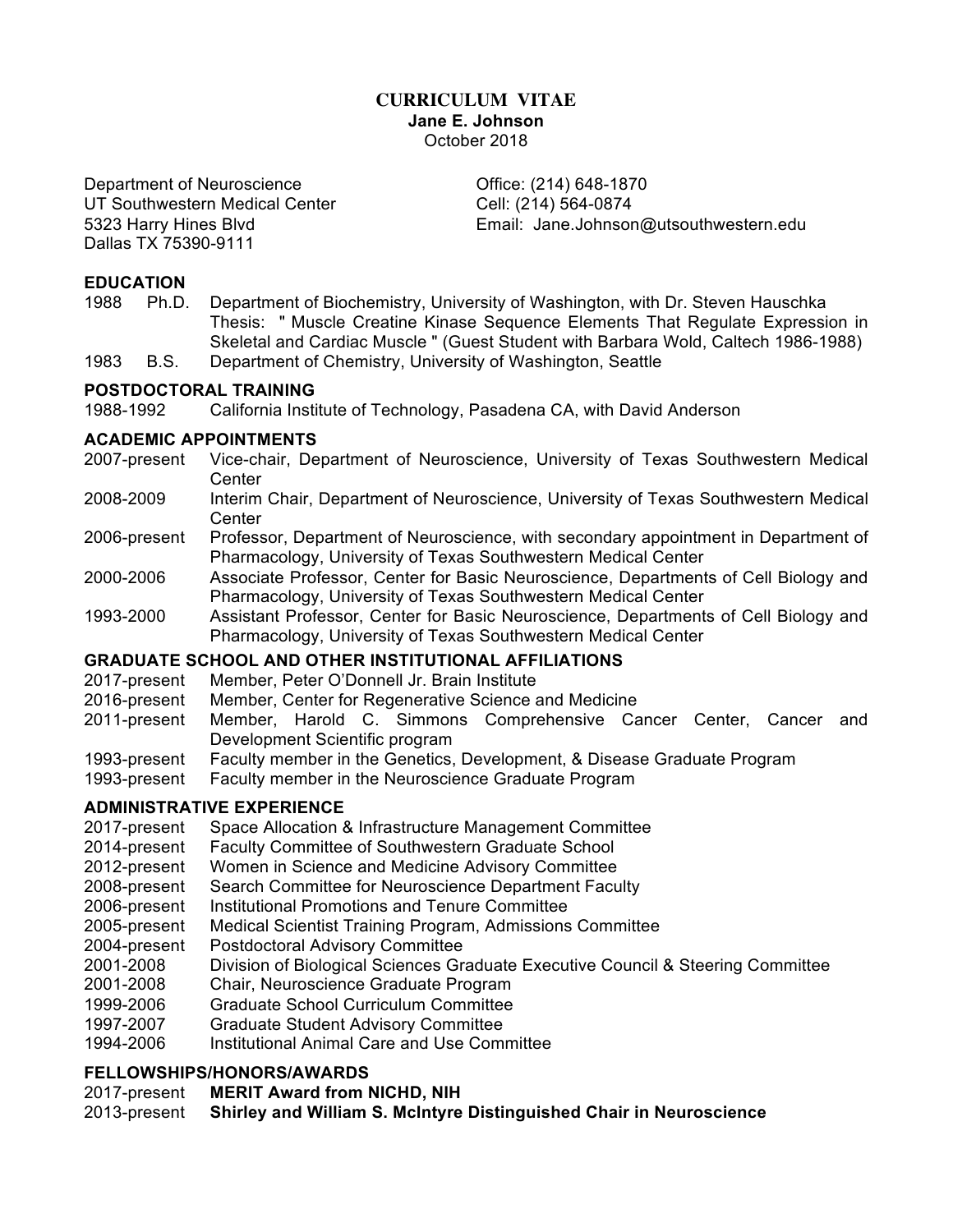- 2011 Excellence in Postdoctoral Mentoring Award from the Postdoctoral Association at UT **Southwestern**
- 2008-2011 The Nichole Silversteen Research Chair
- 1995-2000 Established Investigator of the American Heart Association
- 1991-1993 Neurofibromatosis Foundation Young Investigator Award
- 1989-1991 Muscular Dystrophy Association Postdoctoral Fellowship

## **PROFESSIONAL SERVICES**

- 2020-present International Journal of Developmental Neuroscience Editorial Board
- 2019-present Neural Development Editorial Board
- 2016-present NIH Study Section Member (DEV1)
- 2013-present WIRES Developmental Biology Editorial Board
- 2012-present CIRM Basic Biology and Grant Working Group Reviewer
- 2011-present Developmental Biology Editorial Board
- 2010-2018 Developmental Neuroscience Editorial Board
- 2010-2012 NIH Center for Scientific Review, College of Reviewers
- 2009-2019 External Advisory Committee Member for COBRE Center, Molecular Biology of Neurosensory Systems, UNMC
- 2004-2016 NIH Study Section adhoc Reviewer for NCF, SEPs, F03A, and DEV1
- 2000-2004 NIH Study Section Member (MCDN6/NCF)
- 1994-present Adhoc Journal Reviewer for Neuron, Development, Developmental Biology, Developmental Cell, Genes and Development, Journal of Neuroscience, Nature **Neuroscience**

## **PEER REVIEWED PUBLICATIONS** (oldest to newest)

#### Public NCBI URL:

http://www.ncbi.nlm.nih.gov/sites/myncbi/jane.johnson.1/bibliography/40433808/public/?sort=date&dir ection=ascending

- 1. Jaynes JB, Chamberlain JS, Buskin JN, **Johnson JE** and Hauschka SD (1986). Transcriptional regulation of the muscle creatine kinase gene and regulated expression in transfected mouse myoblasts. **Mol Cell Biol** 6:2855-2864.
- 2. Jaynes JB, **Johnson JE**, Buskin JN, Gartside CL and Hauschka SD (1988). The muscle creatine kinase gene is regulated by multiple upstream elements including a muscle-specific enhancer. **Mol Cell Biol** 8:62-70.
- 3. **Johnson JE,** Gartside CL, Jaynes JB and Hauschka SD (1989). Expression of a transfected mouse muscle-creatine kinase gene is induced upon growth factor deprivation of myogenic but not of non-myogenic cells. **Dev Biol** 134:258-262.
- 4. **Johnson JE**, Wold BJ and Hauschka SD (1989). Muscle creatine kinase sequence elements regulating skeletal and cardiac muscle expression in transgenic mice. **Mol Cell Biol** 9:3393- 3399.
- 5. **Johnson JE**, Birren SJ and Anderson DJ (1990). Two rat homologues of *Drosophila achaetescute* specifically expressed in neuronal precursors. **Nature** 346:858-861.
- 6. Lo L-C, **Johnson JE**, Wuenschell CW, Saito T and Anderson DJ (1991). Mammalian *achaetescute* homolog 1 is transiently expressed by spatially-restricted subsets of early neuroepithelial and neural crest cells. **Genes and Development** 5: 1524-1537.
- 7. **Johnson JE**, Zimmerman K, Saito T and Anderson DJ 1992). Induction and repression of mammalian *achaete-scute* homologue (MASH) gene expression during neuronal differentiation of P19 embryonal carcinoma cells. **Development** 114: 75-87.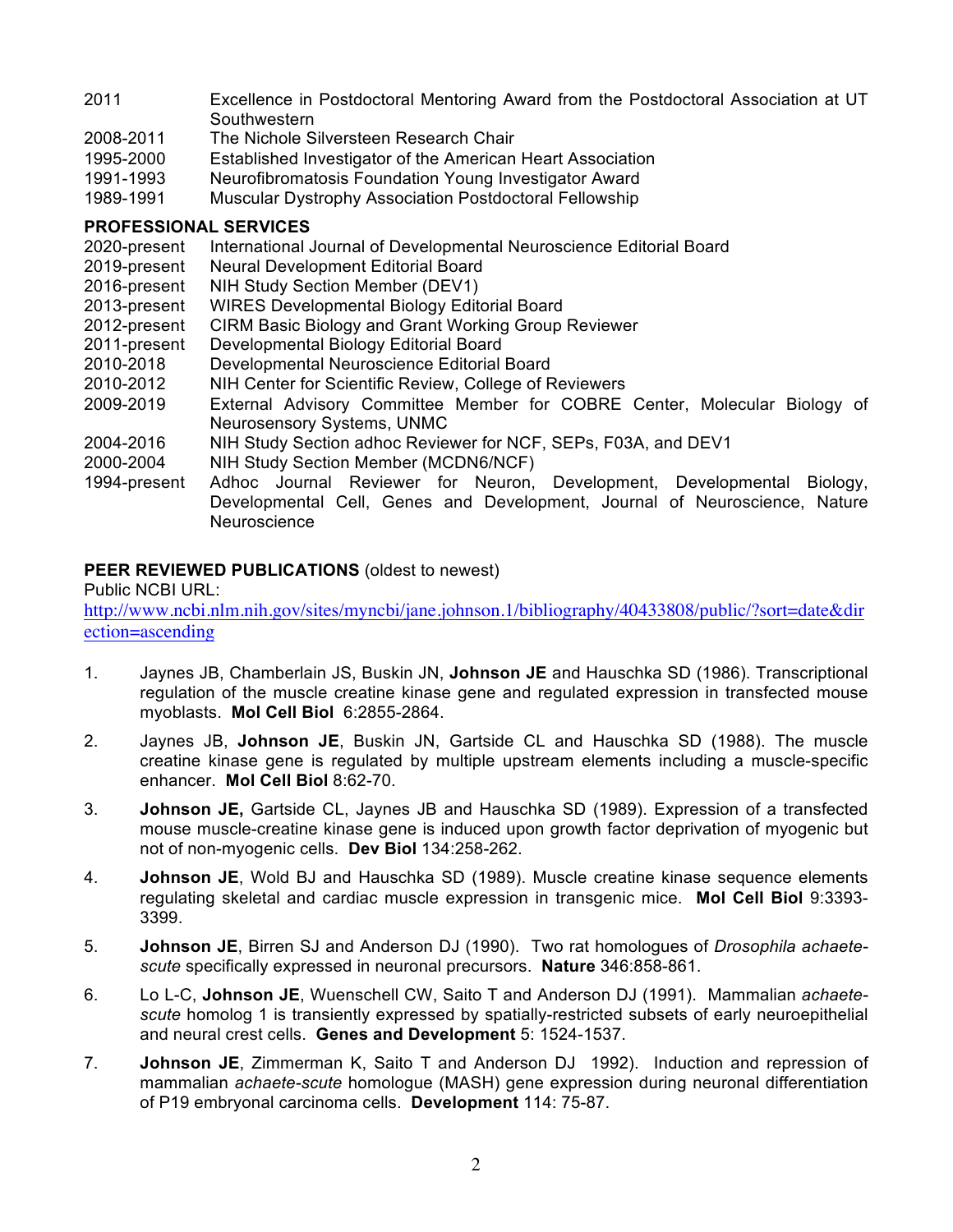- 8. **Johnson JE**, Birren SJ, Saito T and Anderson DJ (1992). The MASH genes encode transcriptional regulators that can activate expression of muscle creatine kinase, but do not induce myogenesis. **Proc Natl Acad Sci USA** 89: 3596-3600.
- 9. Guillemot FG, Lo L, **Johnson JE**, Auerbach A, Anderson DJ and Joyner AL (1993). Mammalian *achaete-scute* homolog 1 is required for the early development of olfactory and autonomic neurons. **Cell** 75: 463-476.
- 10. Verma-Kurvari S, Savage T, Gowan K and **Johnson JE** (1996). Lineage specific regulation of the neural differentiation gene *Mash1*. **Dev Biol** 180: 605-617.
- 11. Kim P, Helms AW, **Johnson JE** and Zimmerman K (1997). *XATH1*, a vertebrate homolog of *Drosophila atonal*, induces neuronal differentiation within ectodermal progenitors. **Dev Biol** 187: 1-12.
- 12. Verma-Kurvari S and **Johnson JE** (1997). Identification of an *achaete-scute* homolog, *Fash1*, from *Fugu rubripes*. **Gene** 200: 145-148.
- 13. Ikeya M, Lee SMK, **Johnson JE**, McMahon AP and Takada S (1997). Wnt signalling required for expansion of neural crest and CNS progenitors. **Nature** 389: 966-970.
- 14. Helms AW and **Johnson JE** (1998). Progenitors of dorsal commissural interneurons are defined by MATH1 expression. **Development** 125: 919-928.
- 15. Verma-Kurvari S, Savage T, Smith D and **Johnson JE** (1998). Multiple elements regulate *Mash1* expression in the developing CNS. **Dev Biol** 197: 106-116.
- 16. Tuttle R, Nakagawa Y, **Johnson JE** and O'Leary D (1999). Misguidance of thalamocortical projections in Mash1 mutant forebrains. **Development** 126, 1903-1916.
- 17. Horton S, Meredith A, Richardson JA, and **Johnson JE** (1999). Correct coordination of neuronal differentiation events in ventral forebrain requires the bHLH factor MASH1. **Mol Cell Neurosci** 14, 355-369.
- 18. Nakagawa Y, **Johnson JE** and O'Leary DDM (1999). Graded and areal expression patterns of regulatory genes and Cadherins in embryonic neocortex independent of thalamocortical input. **J. Neurosci** 19, 10877-10885.
- 19. Helms AW, Abney A, Ben-Arie N, Zoghbi HY and **Johnson JE** (2000). Autoregulation and multiple enhancers control *Math1* expression in the developing nervous system. **Development** 127, 1185-1196.
- 20. Meredith A and **Johnson JE** (2000). Negative autoregulation of the MASH1 promoter in neural development. **Dev Biol** 222, 336-346.
- 21. Simmons A, Horton S, Abney A and **Johnson JE** (2001) *Neurogenin2* expression in ventral and dorsal spinal neural tube progenitor cells is regulated by distinct enhancers. **Dev Biol** 229, 327- 339.
- 22. Wang S, Sdrulla A, **Johnson JE**, Yokota Y and Barres BA (2001) A role for the helix-loop-helix protein Id2 in the control of oligodendrocyte development. **Neuron** 29, 603-614.
- 23. Timmer J, **Johnson J** and Niswander L (2001) The use of *in ovo* electroporation for the rapid analysis of neural-specific murine enhancers. **Genesis** 29, 123-132.
- 24. Helms AW, Gowan K, Abney A, Savage T and **Johnson JE** (2001) Overexpression of MATH1 disrupts the coordination of neuronal differentiation in cerebellum development. **Mol Cell Neurosci** 17, 671-682.
- 25. Gowan K, Helms AW, Hunsaker T, Collisson T, Ebert PJ, Odom R and **Johnson JE** (2001) Crossinhibitory Activities of Ngn1 and Math1 Allow Specification of Distinct Dorsal Interneurons. **Neuron** 31, 219-232.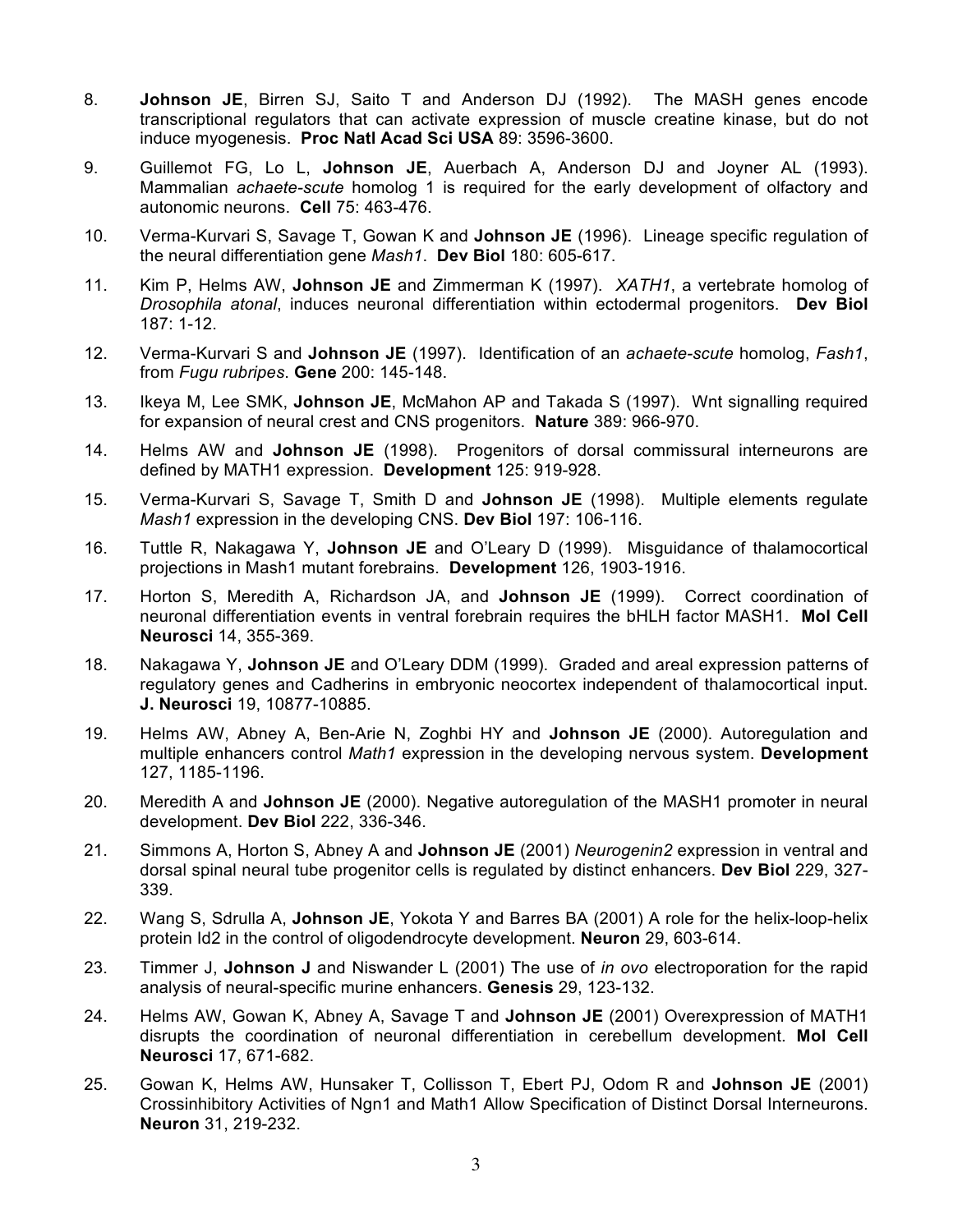- 26. Chen P, **Johnson JE,** Zoghbi HY and Segil N (2002). The role of Math1 in inner ear development: uncoupling the establishment of the sensory primordium from hair cell fate determination. **Development** 129, 2495-2505.
- 27. Yun K, Fischman S, **Johnson JE,** Hrabe de Angelis M, Weinmaster G and Rubenstein JLR (2002). Modulation of the Notch signaling by *Mash1*and *Dlx1/2* regulates sequential specification and differentiation of progenitor cell types in the subcortical telencephalon. **Development** 129, 5029-5040.
- 28. Wu H-H, Murray RC, Jaramillo S, Ivkovic S, Lyons KM, **Johnson JE** and Calof AL (2003). Negative autoregulation of neurogenesis by GDF11. **Neuron** 37, 197-207.
- 29. Ebert PJ, Timmer JR, Nakada Y, Helms AW, Parab PB, Liu Y, Hunsaker T and **Johnson JE** (2003). Zic1 represses *Math1* expression via interactions with the Math1 enhancer and modulation of *Math1* autoregulation. **Development** 130, 1949-1959.
- 30. Lumpkin EA, Collisson T, Parab P, Omar-Abdalla A, Haeberle H, Chen P, Doetzlhofer A, White P, Groves A, Segil N and **Johnson JE** (2003). Math1-driven GFP expression in the developing nervous system of transgenic mice. **Gene Expression Patterns** 3, 389-395.
- 31. Nakada Y, Hunsaker TL, Henke RM and **Johnson JE** (2004). Distinct domains within Mash1 and Math1 are required for function in neuronal differentiation versus neuronal cell-type specification. **Development** 131, 1319-1330.
- 32. Liu Y, Helms AW and **Johnson JE** (2004). Distinct activities of Msx1 and Msx3 in dorsal neural tube development. **Development** 131, 1017-1028.
- 33. Nakada Y, Parab P, Simmons A, Omer-Abdalla A and **Johnson JE** (2004). Separable enhancer sequences regulate the expression of the neural bHLH transcription factor Neurogenin1. **Dev Biol** 271, 479-487.
- 34. Doetzlhofer A, White PM, **Johnson JE**, Segil N and Groves AK (2004). A requirement for EGF and periotic mesenchyme in the growth and differentiation of mammalian sensory hair cell progenitors. **Dev Biol** 272, 432-447.
- 35. Parras CM, Galli R, Britz O, Soares S, Galichet C, Battiste J, **Johnson JE**, Nakafuku M, Vescovi A and Guillemot F (2004). *Mash1* specifies neurons and oligodendrocytes in the postnatal brain. **EMBO** 23, 4495-4505.
- 36. Saba R, **Johnson JE**, and Saito T (2005). Commissural neuron identity is specified by a homeodomain protein, MBH1, directly downsteam of Math1. **Development** 132, 2147-2155.
- 37. Helms AW, Battiste J, Henke RM, Nakada Y, Simplicio N, Guillemot F and **Johnson JE** (2005). Sequential roles for Mash1 and Ngn2 in the generation of dorsal spinal cord interneurons. **Development** 132, 2709-2719.
- 38. Lee A, Kaiser JD, Read TA, Kaiser C, Corbeil D, Huttner WB, **Johnson JE** and Wechsler-Reya RJ (2005). Isolation of neural stem cells from the postnatal cerebellum. **Nature Neurosci** 8, 723-729.
- 39. Klein C, Butt S, Machold R, **Johnson JE**, and Fishell G (2005). Cerebellar- and forebrainderived stem cells possess intrinsic regional character. **Development** 132, 4497-4508.
- 40. Glasgow S, Henke RM, Wright C, MacDonald R and **Johnson JE** (2005). PTF1a determines GABAergic over glutamatergic neuronal cell fate in the spinal cord dorsal horn. **Development** 132, 5461-5469.
- 41. Battiste J., Helms AW, Kim EJ, Savage TK, Lagace DC, Mandyam CD, Eisch AJ, Miyoshi G, and Johnson JE (2007). Ascl1 defines sequentially generated lineage restricted neuronal and oligodendrocyte precursor cells in the spinal cord. **Development** 134, 285-293.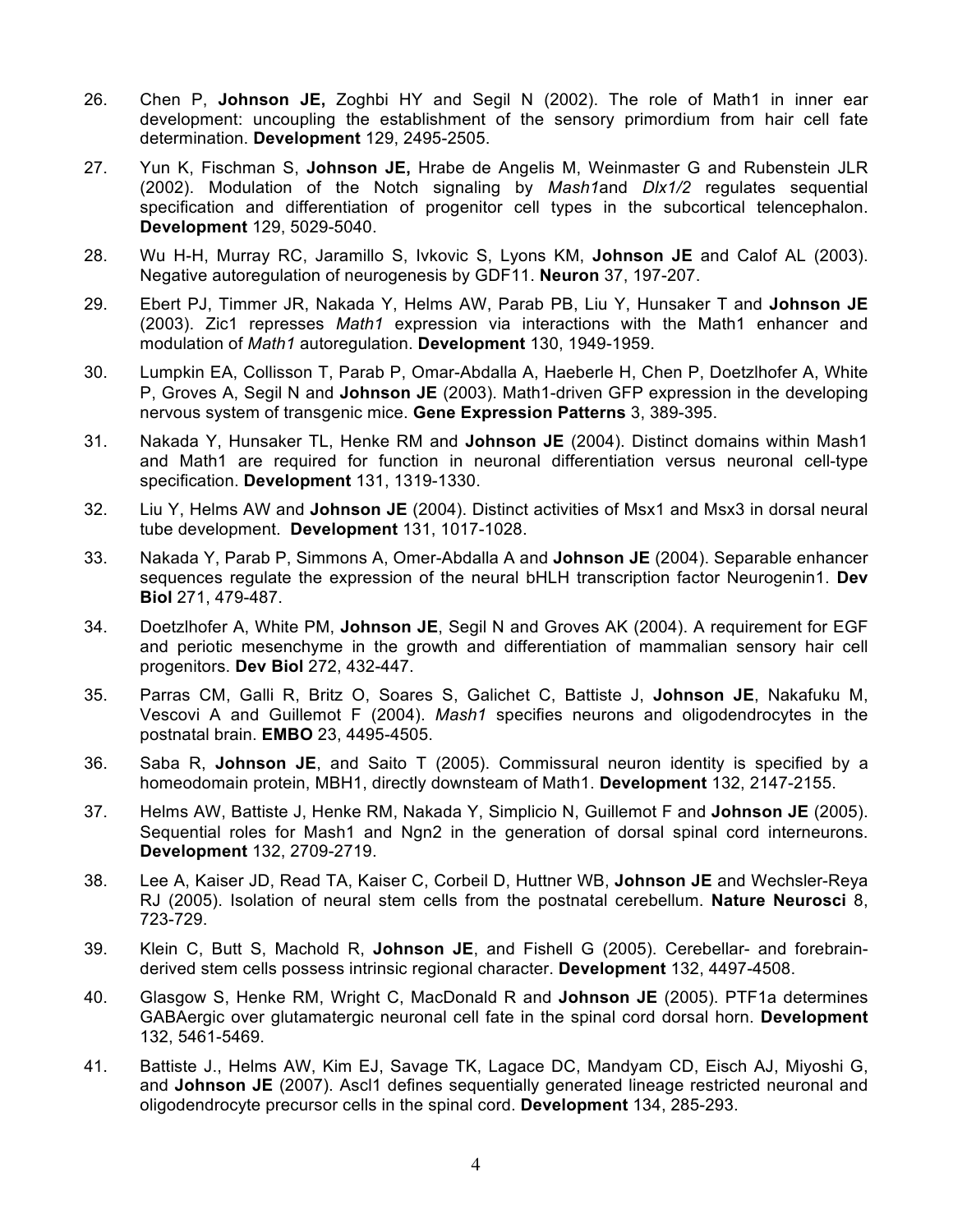- 42. Raft S, Koundakjian EJ, Quiñones HI, Jayasena CS, Goodrich LV, **Johnson JE**, Segil N, and Groves AK (2007). Cross-regulation of Ngn1 and Math1 coordinates the production of neurons and sensory hair cells during inner ear development. **Development** 134, 4405-4415.
- 43. Imondi R, Jevince AR, Helm AW, **Johnson JE** and Kaprielian Z (2007). Mis-expression of L1 on pre-crossing spinal commissural axons disrupts pathfinding at the ventral midline. **Mol Cell Neurosci** 36, 462-471.
- 44. Kim EJ, Leung CT, Reed RR and **Johnson JE** (2007). In vivo analysis of Ascl1 defined progenitors reveals distinct developmental dynamics during adult neurogenesis and gliogenesis. **J. Neurosci** 27, 12764-12774.
- 45. Hori K, Cholewa-Waclaw J, Nakada Y, Glasgow S M, Masui T, Henke RM, Wildner H, Martarelli B, Beres TM, Epstein JA, Magneson MA, MacDonald RJ, Birchmeier C, and **Johnson JE** (2008). A non-classical bHLH-Rbpj transcription factor complex is required for specification of GABAergic neurons independent of Notch signaling. **Genes Dev** 22, 166-178.
- 46. Kim EJ, Battiste J, Nakagawa Y and **Johnson JE** (2008). Ascl1 (Mash1) lineage cells contribute to discrete cell populations in CNS architecture. **Mol Cell Neurosci** 38, 595-606.
- 47. Masui T, Swift GH, Hale MA, Meredith DM, **Johnson JE** and MacDonald RJ (2008). Transcriptional autoregulation controls pancreatic Ptf1a expression during development and adulthood. **Mol Cell Biol** 28, 5458-5468.
- 48. Reeber S, Sakai N, Nakada Y, Dumas J, **Johnson JE** and Kaprielian Z (2008). Manipulating Robo expression in vivo perturbs commissural axon pathfinding in the chick spinal cord. **J. Neurosci** 28, 8698-8708.
- 49. Henke RM, Meredith DM, Borromeo MD, Savage TK, and **Johnson JE** (2009). Ascl1 and Neurog2 form novel complexes and regulate *Delta-like3 (Dll3)* expression in the neural tube. **Dev Biol** 328, 529–540.
- 50. Henke RM\*, Savage TK\*, Meredith DM, Glasgow SM, Hori K, Dumas J, MacDonald RJ and **Johnson JE** (2009). Neurog2 is a Direct Downstream Target of the Ptf1a-Rbpj Transcription Complex in Dorsal Spinal Cord. **Development** 136, 2945-2954.
- 51. Meredith DM, Masui T, Swift GH, MacDonald RJ and **Johnson JE** (2009). Multiple Transcriptional Mechanisms Control Ptf1a Levels During Neural Development Including Autoregulation by the PTF1-J Complex. **J. Neurosci** 29, 11139-11148.
- 52. Miyoshi G, Hjerling-Leffler J, Karayannis T, Sousa VH, Butt SJB, Battiste J, **Johnson JE**, Machold RP and Fishell G (2010). Genetic fate mapping reveals that the caudal ganglionic eminence produces a large and diverse population of superficial cortical interneurons. **J Neurosci** 30, 1582-1594.
- 53. Quinones HI, Savage TK, Battiste J, and **Johnson JE** (2010). *Neurogenin 1* expression in the ventral neural tube is mediated by a distinct enhancer and preferentially marks ventral interneuron lineages. **Dev Biol** 340, 283–292.
- 54. Kim EJ, Hori K, Wyckoff A, Dickel LK, Koundakjian EJ, Goodrich LV and **Johnson JE** (2011). The spatiotemporal fate map of Neurogenin1 (Neurog1) lineages in the central nervous system. **J Comp Neurol** 519, 1355-1370.
- 55. Kim EJ, Ables JL, Dickel LK, Eisch AJ, and **Johnson JE** (2011). Ascl1 (Mash1) defines cells with long term neurogenic potential in subgranular and subventricular zones in adult mouse brain. **PLoS One** 6, e18472. (http://dx.plos.org/10.1371/journal.pone.0018472).
- 56. Lai HC, Tiemo JK, Roberts R, Zoghbi HY and **Johnson JE** (2011). In vivo neuronal subtypespecific targets of Atoh1 (Math1) in dorsal spinal cord. **J. Neurosci** 31, 10859-10871.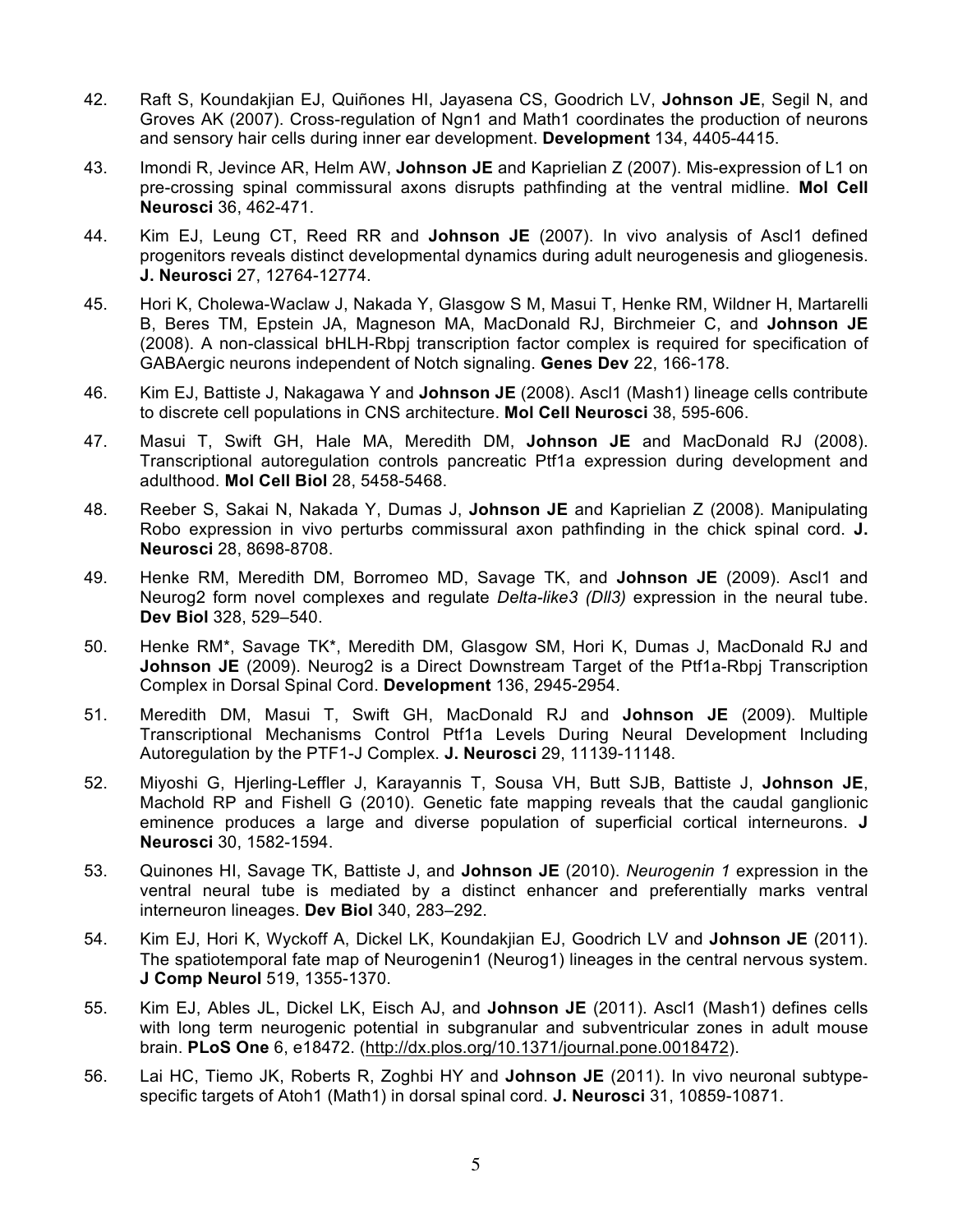- 57. Zhou J, Shrikhande G, Xu J, McKay R M, Burns DK, **Johnson JE** and Parada, LF (2011). Tsc1 mutant neural stem/progenitor cells exhibit migration deficits and give rise to subependymal lesions in the lateral ventricle. **Genes Dev** 25, 1595-6000.
- 58. Brzezinski JA, Kim EJ, **Johnson JE,** and Reh TA (2011). Ascl1 expression defines a subpopulation of lineage-restricted progenitors in the mammalian retina. **Development** 138, 3519-3531.
- 59. Gokoffski KK, Wu H-H, Beites CL, Kim J, Kim EJ, Matzuk MM, **Johnson JE**, Lander AD and Calof AL (2011). Activin and GDF11 collaborate in integral feedback control of neuroepithelial stem cell proliferation and fate. **Development** 138 4131-4142.
- 60. Bluske K, Vue TY, Kawakami Y, Taketo MM, Yoshikawa Y, **Johnson JE**, and Nakagawa Y. (2012) Wnt/β-catenin signaling specifies progenitor cell identity in concert with Shh signaling in the developing mammalian thalamus. **Development** 139, 2692-2702.
- 61. Guha A, Vasconcelos M, Cai Y, Yoneda M, Hinds A, Qian J, Li G, Dickel LK, **Johnson JE**, Kimura S, Guo J, McMahon J, McMahon AP, and Cardoso WV. (2012) Neuroepithelial body microenvironment is a niche for a distinct subset of Clara-like precursors in the developing airways. **PNAS** 109, 12592-12597.
- 62. Chang JC, Meredith DM, Mayer PR, Borromeo MD, Lai HC, Ou YH and **Johnson JE.** (2013) Prdm13 mediates the balance of inhibitory and excitatory neurons in somatosensory circuits. **Dev Cell** 25, 182-195.
- 63. Meredith DM^, Borromeo MD^, Deering TG, Casey B, Savage TK, Mayer PR, Hoang C, Tung KC, Kumar M, Shen CC, Swift GH, MacDonald RJ\*, and **Johnson JE**\*. (2013) Program specificity for Ptf1a in pancreas *versus* neural tube development correlates with distinct collaborating cofactors and chromatin accessibility. **Mol Cell Biol** 33, 3166-3179.
- 64. Tran TS, Carlin E, Lin R, Martinez E, **Johnson JE**, and Kaprielian Z. (2013) Neuropilin2 regulates the guidance of post-crossing spinal commissural axons in a subtype-specific manner. **Neural Development** 8:15. doi: 10.1186/1749-8104-8-15.
- 65. Mich JK, Signer RAJ, Nakada D, Pineda A, Burgess RJ, Vue TY, **Johnson JE**, and Morrison, SJ. (2014) Prospective identification of functionally distinct stem cells and neurosphere-initiating cells in adult mouse forebrain. **eLife** 10.7554/eLife.02669
- 66. Borromeo MD, Meredith DM, Castro D, Chang JC, Tung KC, Guillemot F, and **Johnson JE**. (2014) Transcription factor network specifying inhibitory versus excitatory neurons in the dorsal spinal cord. **Development** 141, 2803-2812.
- 67. Vue TY, Kim EJ, Parras CM, Guillemot F, and **Johnson JE**. (2014) Ascl1 controls the number and distribution of astrocytes and oligodendrocytes in the gray matter and white matter of the spinal cord. **Development** 141, 3721-3731.
- 68. Augustyn A, Borromeo M, Wang T, Fujimoto J, Shao C, Dospoy PD, Lee V, Tan C, Sullivan JP, Larsen JE, Girard L, Behrens C, Wistuba II, Xie Y, Cobb MH, Gazdar AF, **Johnson JE**, and Minna JD. **(**2014**)** ASCL1 is a lineage oncogene providing therapeutic targets for high-grade neuroendocrine lung cancers. **PNAS** 111, 14788-91473.
- 69. Gazdar AF, Savage TK, **Johnson JE**, Berns A, Sage J, Linnoila RI, MacPherson D, McFadden DG, Farago A, Jacks T, Travis WD, and Brambilla E. (2015) The comparative pathology of genetically engineered mouse models for neuroendocrine carcinomas of the lung. **J. Thorac Oncol** 10, 553-564.
- 70. Russ JB, Borromeo MD, Kollipara RK, Bommareddy P, **Johnson JE**, and Kaltschmidt JA. (2015) Misexpression of Ptf1a promotes an inhibitory peptidergic identity in cortical pyramidal cells in vivo. **J. Neurosci** 35, 6028-6037.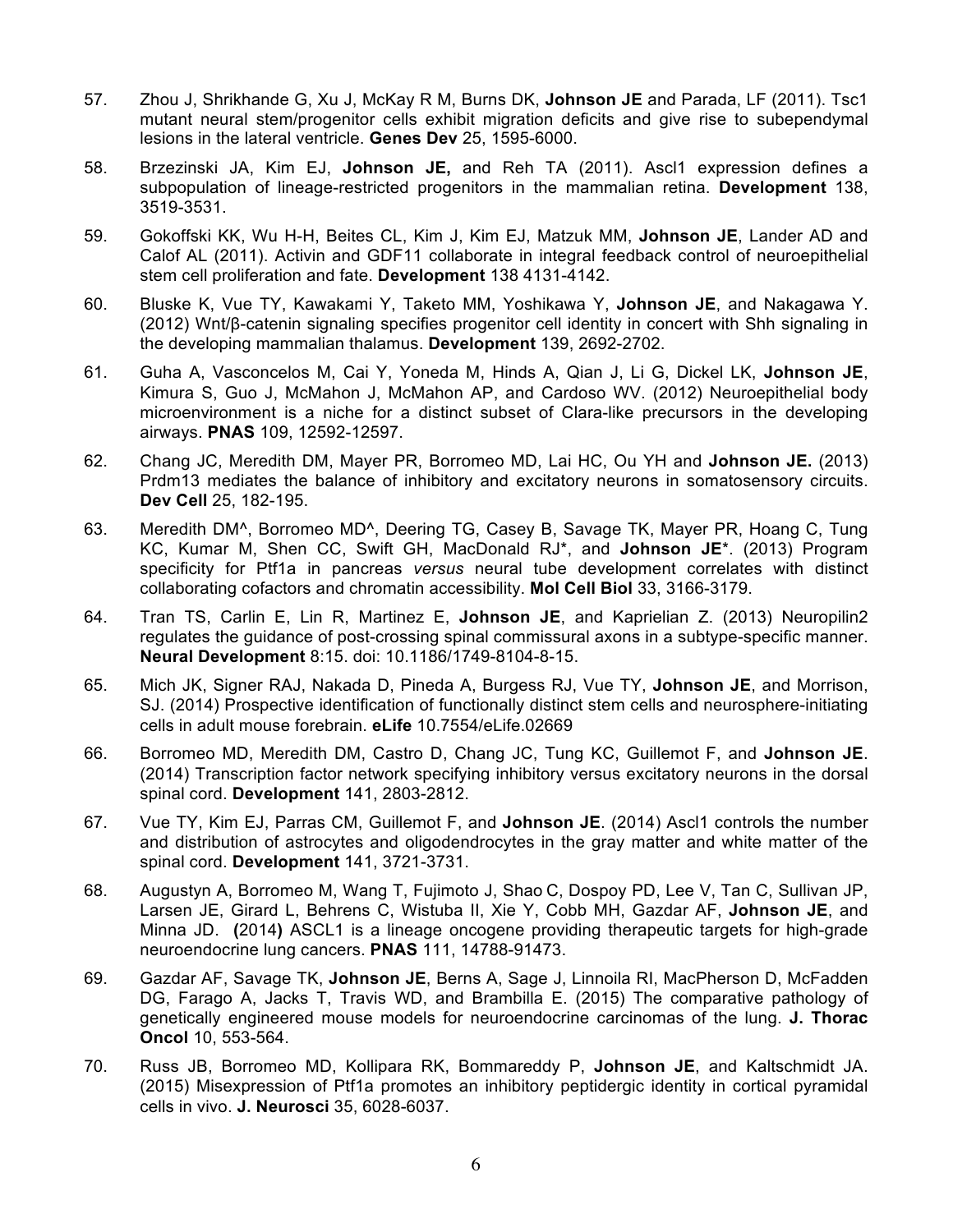- 71. Niu W, Zang T, Smith DK, Vue TY, Zou Y, Bachoo R, **Johnson JE**, Zhang C-L. (2015) SOX2 reprograms resident astrocytes into neural progenitors in the adult brain. **Stem Cell Reports** 4, 780-794. doi: 10.1016/j.stemcr.2015.03.006. PMID:25921813
- 72. Alcantara-Llaguno SR, Wang Z, Sun D, Chen J, Xu J, Kim E, Hatanpaa KJ, Raisanen JM, Burns DK, **Johnson JE**, and Parada LF. (2015) Adult Lineage Restricted CNS Progenitors Specify Distinct Glioblastoma Subtypes. **Cancer Cell** 28, 429-440.
- 73. Thelie A, Desiderio S, Hanotel J, Quigley I, Van Driessche B, Rodari A, Borromeo MD, Kricha S, Lahaye F, Croce J, Cerda-Moya G, Ordono-Fernandez J, Bole B, Lewis KE, Sander M, Pierani A, Schubert M, **Johnson JE**, Kintner CR, Pieler T, Van Lint C, Henningfeld KA, Bellefroid EJ, and Van Campenhout C. (2015) *Prdm12* specifies V1 interneurons though cross-repressive interactions with *Dbx1* and *Nkx6* genes in Xenopus. **Development** 142, 3416-3428.
- 74. Borromeo MD\*, Savage TK\*, Kollipara RK\*, He M, Augustyn A, Osborne JK, Girard L, Minna JD, Gazdar AF, Cobb MH, and **Johnson JE**. (2016) ASCL1 and NEUROD1 reveal heterogeneity in pulmonary neuroendocrine tumors and regulate distinct genetic programs. **Cell Reports** 16, 1-14. (http://dx.doi.org/10.1016/j.celrep.2016.06.081)
- 75. Mona B, Avila JM, Meredith DM, Kollipara RK, and **Johnson JE**. (2016) Regulating the dorsal neural tube expression of *Ptf1a* through a distal 3' enhancer. **Dev Biol** 418, 216-225.
- 76. Mollaoglu G, Guthrie MR, Böhm S, Brägelmann J, Can I, Ballieu PM, Marx A, George J, Heinen C, Chalishazar MD, Cheng H, Ireland AS, Denning KE, Mukhopadhyay A, Vahrenkamp JM, Berrett KC, Mosbruger TL, Wang J, Kohan JL, Salama ME, Witt BL, Peifer M, Thomas RK, Gertz J, **Johnson JE**, Gazdar AF, Wechsler-Reya RJ, Sos ML, and Oliver TG. (2017) MYC drives progression of small cell lung cancer to a variant neuroendocrine subtype with vulnerability to Aurora kinase inhibition. **Cancer Cell** 31, 270-285.
- 77. Mona B\*, Uruena A\*, Ma, Z, Borromeo MD, Kollipara RK, Chang JC, and **Johnson JE**. (2017) Repression by PRDM13 is critical for generating precise neuronal identity. **eLIFE** 6. pii: e25787. doi: 10.7554/eLife.25787. PMCID: PMC5576485
- 78. Ma Z, Zang T, Birnbaum SG, Wang Z, **Johnson JE**, Zhang CL, and Parada LF. (2017) TrkB dependent adult hippocampal progenitor differentiation mediates sustained ketamine antidepressant response. **Nature Comm** 8, 1668. doi: 10.1038/s41467-017-01709-8.
- 79. Goodson NB, Nahreini J, Randazzo G, Uruena A, **Johnson JE**, and Brzezinski JA. (2018) PRDM13 is required for EBF3+ amacrine cell formation in the retina. **Dev Biol** 434, 149-163.
- 80. He M, Liu S, Gallolu Kankanamalage S, Borromeo MD, Girard L, Gazdar AF, Minna JD, **Johnson JE**\*, and Cobb MH<sup>\*</sup>. (2018) The epithelial sodium channel ( $\alpha$ ENaC) is a downstream therapeutic target of ASCL1 in pulmonary neuroendocrine tumors. **Transl Oncol** 11, 292-299.
- 81. Casey B, Kollipara RK, Pozo K, and **Johnson JE**. (2018) Intrinsic DNA binding properties demonstrated for lineage-specifying basic helix-loop-helix transcription factors. **Genome Res** 28, 484-496.
- 82. Kelenis D, Hart E, Edwards-Fligner M, **Johnson JE**, and Vue TY. (2018) ASCL1 regulates proliferation of NG2-glia in the embryonic and adult spinal cord. **Glia** 66, 1862-1880. doi: 10.1002/glia.23344.
- 83. Wang X-D, Hu R, Ding Q, Savage TK, Huffman KE, Williams N, Cobb MH, Minna JD, **Johnson JE**, and Yu Y. (2019) Subtype-specific secretomic characterization of pulmonary neuroendocrine tumor cells. **Nat Comm** 10:3201. doi: 10.1038/s41467-019-11153-5.
- 84. Rudin CM\*, Poirier JT\*, Byers LA, Dive C, Dowlati A, George J, Heymach JV, **Johnson JE**, Lehman JM, MacPherson D, Massion PP, Minna JD, Oliver TG, Quaranta V, Sage J, Thomas RK, Vakoc CR, and Gazdar AF. (2019) Molecular subtypes of small cell lung cancer: a synthesis of human and mouse model data. **Nat Rev Cancer** doi: 10.1038/s41568-019-0133-9.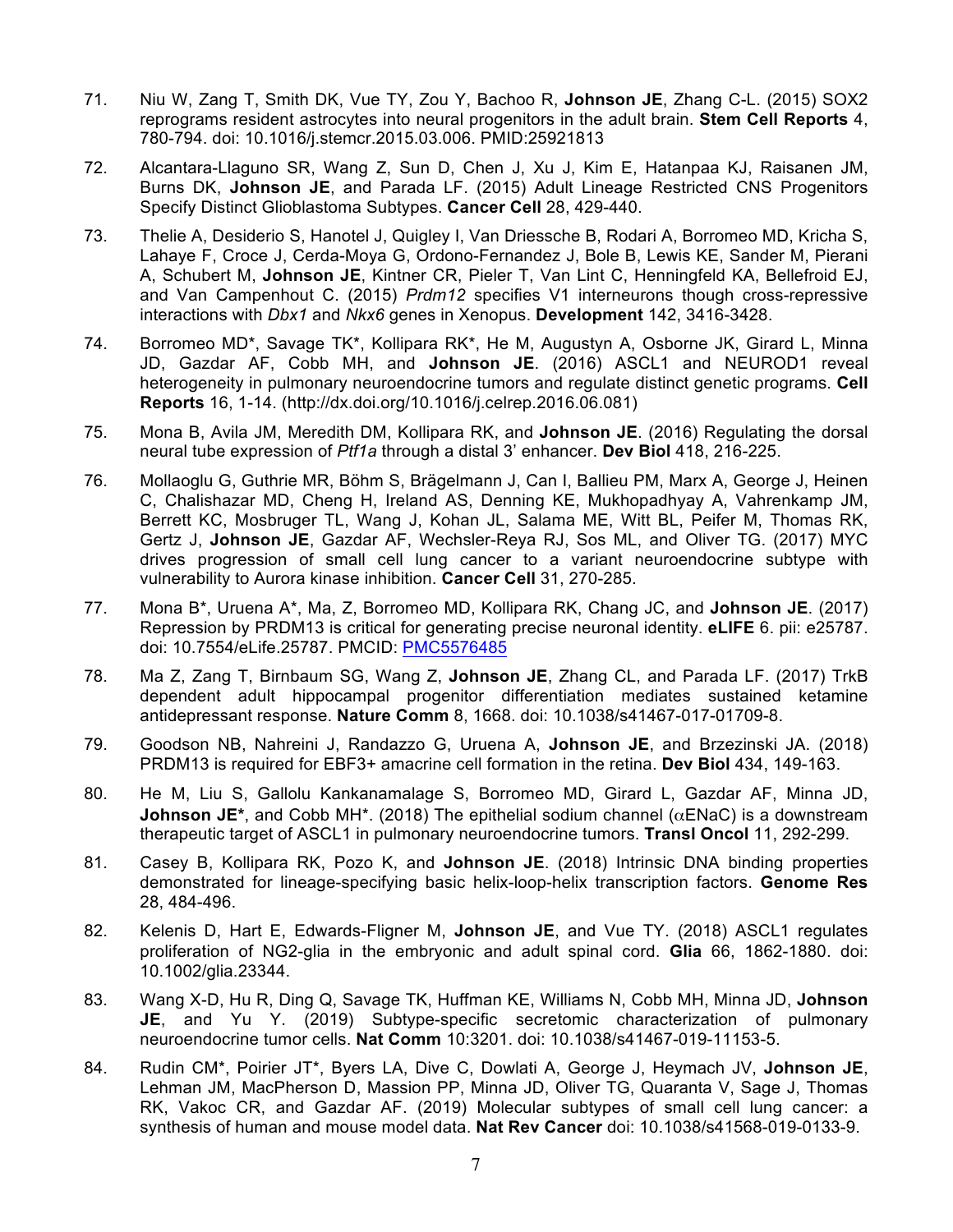85. Mona B, Villarreal J, Savage TK, Kollipara RK, Boisvert BE, and **Johnson JE**. (2020) Positive auto-feedback regulation of *Ptf1a* transcription generates the levels of PTF1A required to generate itch-circuit neurons. **Genes and Dev** 34, 1-17. doi:10.1101/gad.332577.119

*Invited Reviews and Highlight/Previews:*

- 1. Helm AW and **Johnson JE** (2003). Specification of dorsal spinal cord interneurons. **Curr Op in Neurobiology** 13, 42-49.
- 2. **Johnson JE** (2003). Numb and Numblike control cell number during vertebrate neurogenesis. **Trends Neurosci**. 26:395-6.
- 3. Lai HC and **Johnson JE** (2008). Neurogenesis or neuronal specification: phosphorylation strikes again! **Neuron** 58, 3-5.
- 4. Glasgow SM and **Johnson JE** (2009)."Helix-loop-helix (bHLH) proteins, proneural" in *Encyclopedia of Neuroscience,* Elsevier Limited, Oxford, England, Pg 1067-1072. Selected for inclusion in *Developmental Neurobiology,* edited by G. Lemke, Aug 2009, Elsevier Limited.
- 5. **Johnson JE** and MacDonald RJ (2011). "Notch-independent Functions of CSL" in **Current Topics in Developmental Biology** 97:55-74.
- 6. Lai HC, Meredith DM and **Johnson JE** (2013). bHLH Factors in Neurogenesis and Neuronal Subtype Specification. In: Rubenstein J. L. R. and Rakic P. (ed.) **Comprehensive Developmental Neuroscience: Patterning and Cell Type Specification in the Developing CNS and PNS** 1:333-354. Amsterdam: Elsevier.
- 7. Bunn PA, Minna J, Augustyn A …. **Johnson JE**…. Rudin CM, Hirsch FR. (2016) Small Cell Lung Cancer: Can recent advances in biology and molecular biology be translated into improved outcomes? **J. Thorac Oncol** 11:453-474.
- 8. Lai HC, Seal BP, and **Johnson JE**. (2016) Making sense out of spinal somatosensory development. **Development** 143: 3434-3448.
- 9. Minna JD and **Johnson JE.** (2016) Opening a chromatin gate to metastasis. **Cell** 166:275-6.
- 10. Pozo K, Minna JD, and **Johnson JE** (2018) Identifying a missing lineage driver in a subset of lung neuroendocrine tumors. **Genes and Dev** 32:865-867. doi: 10.1101/gad.316943.118.
- 11. Pozo K, Kelenis, D, Minna JD, and **Johnson JE** (2018) Different originating cells underlie intertumoral heterogeneity in lung neuroendocrine tumors. **Cancer Discov** 8:1216-1218. doi: 10.1158/2159-8290.CD-18-0979.
- 12. Poirier JT, …**Johnson JE**, …Oliver T (2020) New Approaches to small cell lung cancer therapy: From the laboratory to the clinic. **J. Thorac Oncol** Feb 1 doi: 10.1016/j.jtho.2020.01.016

## **INVITED SPEAKER** (*last 10 years*)

- 2019 Society for Developmental Biology Southwest Regional Meeting, Keynote Speaker, Aurora, CO "The molecular basis of progenitor cell fate decisions in the developing spinal cord"
	- Department of Biomedicine, University of Bergen, Norway "Roles for developmental transcription factors in neural and neuroendocrine cancers"
	- Small Cell Lung Cancer Workshop, International Association for the Study of Lung Cancer, NY "SCLC-subtype specific transcription factor networks"
	- COBRE Center, Molecular Biology of Neurosensory Systems, University of Nebraska Medical Center, Omaha, NE "Transcriptional Control of Neuronal Subtype Specification"
	- Department of Oncological Sciences, University of Utah, "Requirement for developmental transcription factors in neural and neuroendocrine cancers"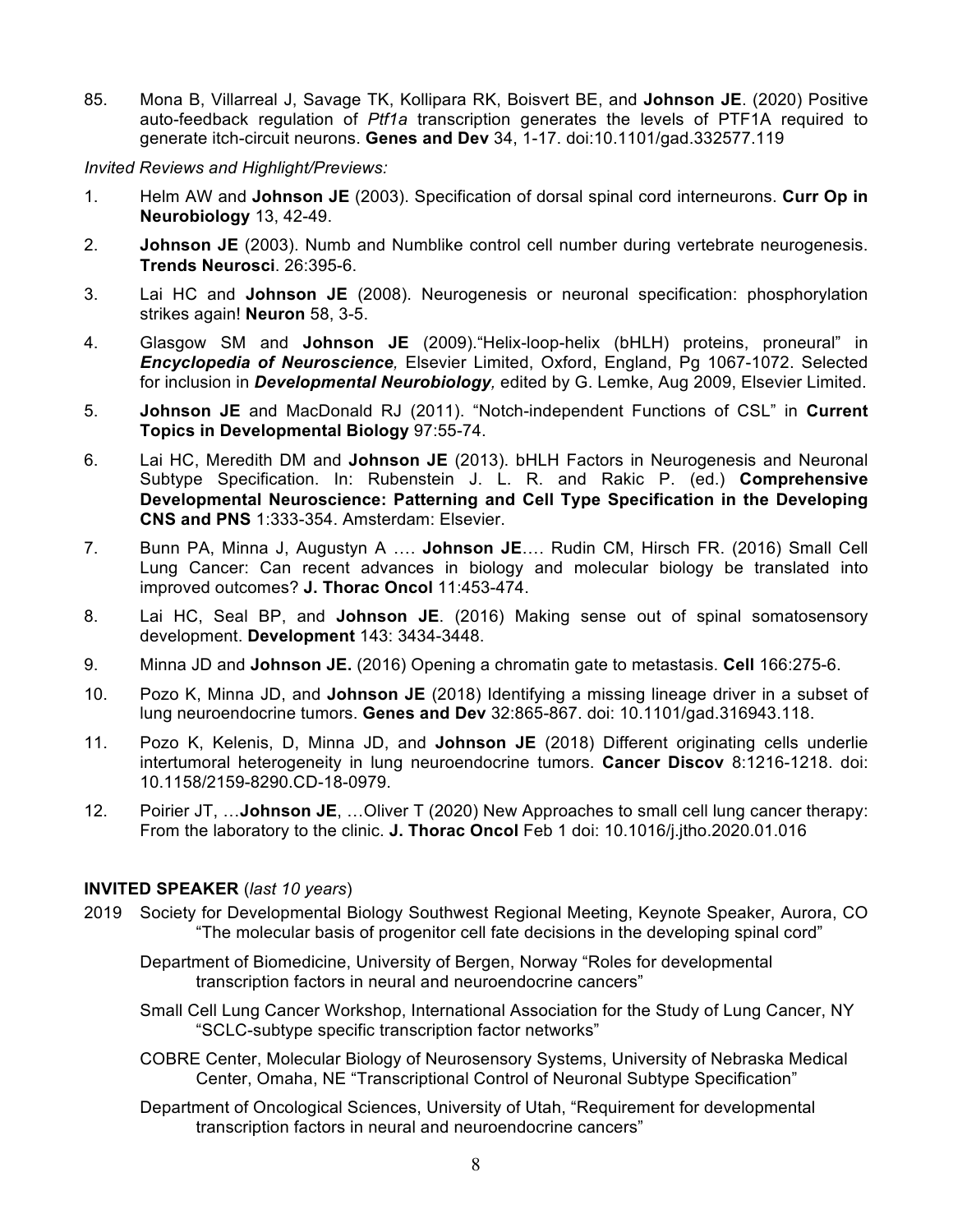- 2018 Small Cell Lung Cancer Research Consortium Meeting, NCI "Oncogenesis and Tumor Biology: Targeting ASCL1"
- 2017 Control of Neuronal Identity II, Janelia Farms Conferences, Ashburn, VA "Transcription control of neuronal diversity in the dorsal neural tube"
	- Small Cell Lung Cancer Workshop, International Association for the Study of Lung Cancer, NY "Understanding ASCL1 and NEUROD1 dependent vulnerabilities in small cell lung cancer"
	- Department of Oncological Sciences, Huntsman Cancer Institute, University of Utah, Salt Lake City, UT "Lineage-specific transcription regulators in neural and neuroendocrine cancers"
	- Keynote Speaker, Developmental Biology Graduate Program Retreat, Vanderbilt University, Nashville, TN
- 2016 AACR Annual Meeting, New Orleans, LA, Recent Advances in Small Cell Lung Cancer session "ASCL1 and NEUROD1 distinguish subtypes of pulmonary neuroendocrine tumors and regulate distinct genetic programs"
	- Cell Biology Department Cutting Edge Seminar Series, UT Southwestern, Dallas, TX "Making sense out of somatosensory development"
	- Neuro-Oncology Symposium, UT Southwestern, Dallas, TX "Developmental transcription factors in glioblastoma"
	- Department of Biological Structures, University of Washington, Seattle, WA "Transcriptional control of neural development and cancer"
- 2015 Cell and Developmental Biology, Weill Cornell Medical College, NY
	- Developmental Biology Training Grant Retreat Invited Distinguished Speaker, University of Utah, Salt Lake City, UT

Small Cell Lung Cancer Workshop, International Association for the Study of Lung Cancer, NY

2014 Neuroscience, University of Texas at Dallas, TX

Department of Neurobiology, University of Pittsburgh, Pittsburgh, PA

- Neural Development Gordon Conference, Salve Regina, Newport, RI "Transcription networks controlling the generation of excitatory and inhibitory neurons in somatosensation"
- Hamon Center for Therapeutic Oncology Research and Simmons Cancer Center, UT Southwestern, Dallas, TX "Requirement of transcription factor Ascl1, but not Neurod1, for mouse pulmonary neuroendocrine tumors"
- 2013 Genetics and Developmental Biology, Baylor College of Medicine, Houston, TX Department of Developmental Biology, UT Southwestern Medical Center, Dallas, TX Neuroscience, Rockefeller University, NY, NY
- 2012 Neurobiology Department, University of Chicago, IN Developmental Biology Group, Universitat Pompeu Fabra, Barcelona, Spain Gordon Conference, Notch Signaling in Development, Regeneration and Disease, NH
- 2011 Developmental Biology Program at Sloan-Kettering Institute, New York, NY

Dept Neurology, Neuroscience and Oncology, Johns Hopkins Medical Institute, Baltimore, MD

Conference at the Fondation des Treilles, *"Specification, multipotency and plasticity during embryonic and adult neurogenesis",* France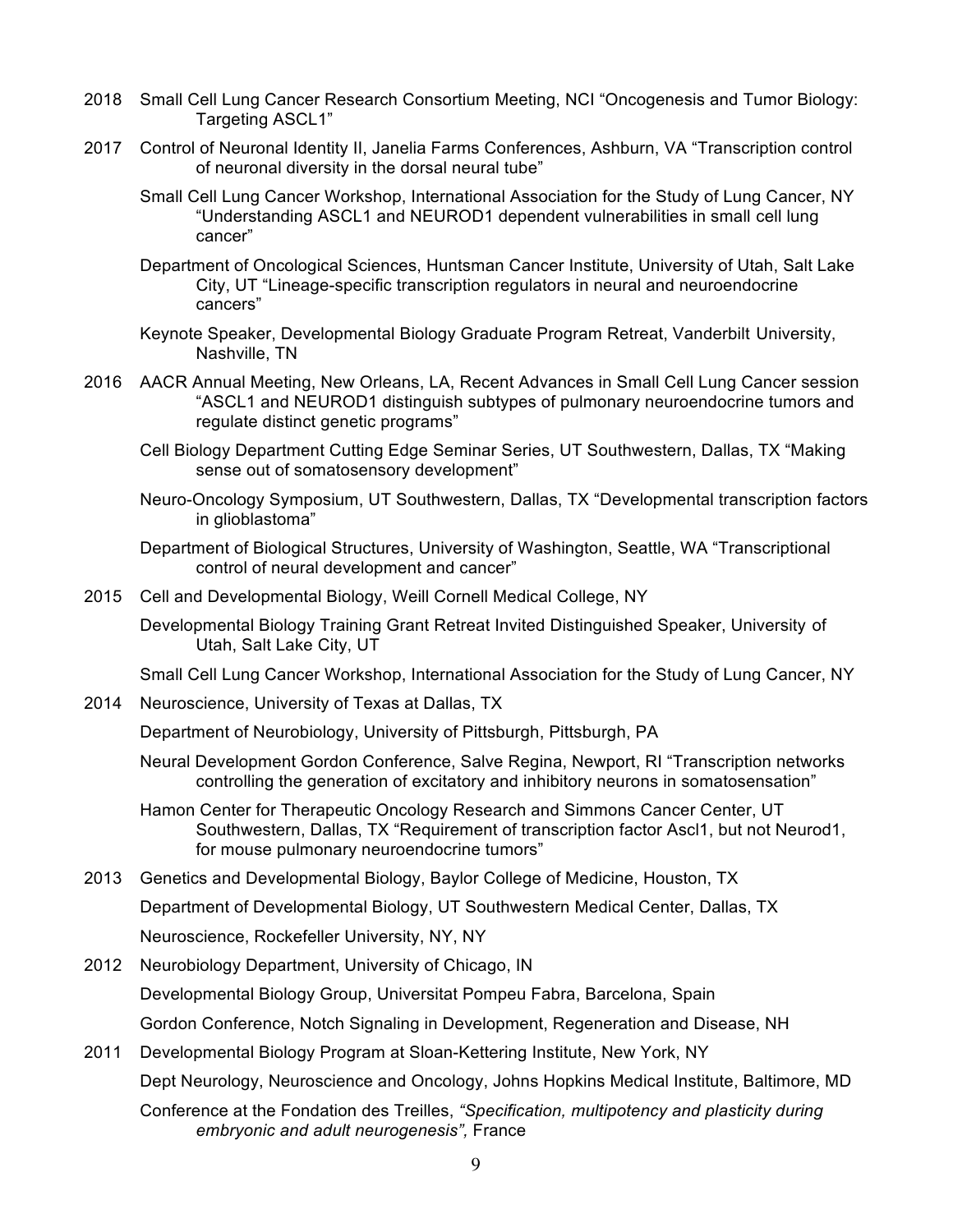Department of Biology at Indiana University-Purdue University Indianapolis, IN

- 2010 Washington University, Department of Anatomy and Neuroscience, St Louis, MO International Society for Developmental Neuroscience 18<sup>th</sup> Biennial Meeting, Portugal STARS Epigenetics Symposium, UT Southwestern Medical Center, Dallas, TX
- 2009 EMBO workshop *"Basic Helix-Loop-Helix (bHLH) transcription factors",* London, UK Division of Developmental Neurobiology, National Institute for Medical Research, UK University of Michigan Medical School, Dept of Cell and Dev Biology, Ann Arbor, MI ARO (Association for Research in Otolaryngology) National Mtg, Bethesda, MD Seattle Children's Research Institute, Center for Integrated Brain Research, Seattle, WA University of Oregon, Biology Department, Eugene, OR

## **TEACHING EXPERIENCE**

- 2017 Principles of Early Neurodevelopment Journal Club (8 weeks), Neuroscience Graduate Program
- 2017-present Graduate School Teaching: Developmental Neurobiology, Center for Regenerative Medicine course
- 2011-2019 Faculty Facilitator/Advisor for RCR, Ethics, Professionalism course for first year graduate students.
- 1996-present Medical School Teaching: Neurodevelopment I and II
- 1995-present Graduate School Teaching: Developmental Neurogenetics (in Fundamentals of Neuroscience)
- 1993-present Serve on numerous (>100) Thesis Committees and Qualifying Committees in the Neuroscience, and Genetics, Development & Disease, and Cancer Biology Graduate Programs, trained > 30 graduate students and postdoctoral fellows

## **ACTIVE GRANT SUPPORT**

- 2017-2022 R37 HD091856-01 (MERIT Award) (PI:Johnson) NIH/NICHD *Transcription Factor Control of Neuronal Diversity*
- 2017-2022 1U01CA213338-01A1 (PI: Minna) (Co-I:Johnson) NIH/NCI *Developing ASCL1 and NeuroD1 lineage oncogene targeted therapy for small cell lung cancer*
- 2019-2020 SEED Award Pilot from Simmons Comprehensive Cancer Center *Role for ASCL1 in Neuroendocrine Prostate Cancer*

## **PAST RESEARCH SUPPORT**

- 2012-2018 National Institutes of Health 2RO1 NS32817-(17-22), Regulation and Function of Ascl1 (Mash1) in Neural Development, PI
- 2014-2018 CPRIT RP140143, Dependence of small cell lung cancer on the basic helix-loop-helix transcription factors Ascl1 and NeuroD1, co-PI
- 2015-2017 CPRIT RP150590, Identifying Inhibitors of Ascl1 to Block Growth of Malignant Neuroendocrine and Neural Tumors, PI
- 2013-2016 CPRIT RP130464, Requirement for Ascl1 in Gliomagenesis, PI
- 2011-2017 National Institutes of Health RO1 2HD037932-(11-16), bHLH Transcription Factors in Neural Development, PI
- 2010-2013 CPRIT RP110383, Targeting dependence of small cell lung cancer on the basic helixloop-helix transcription factors Ascl1 and NeuroD1, co-PI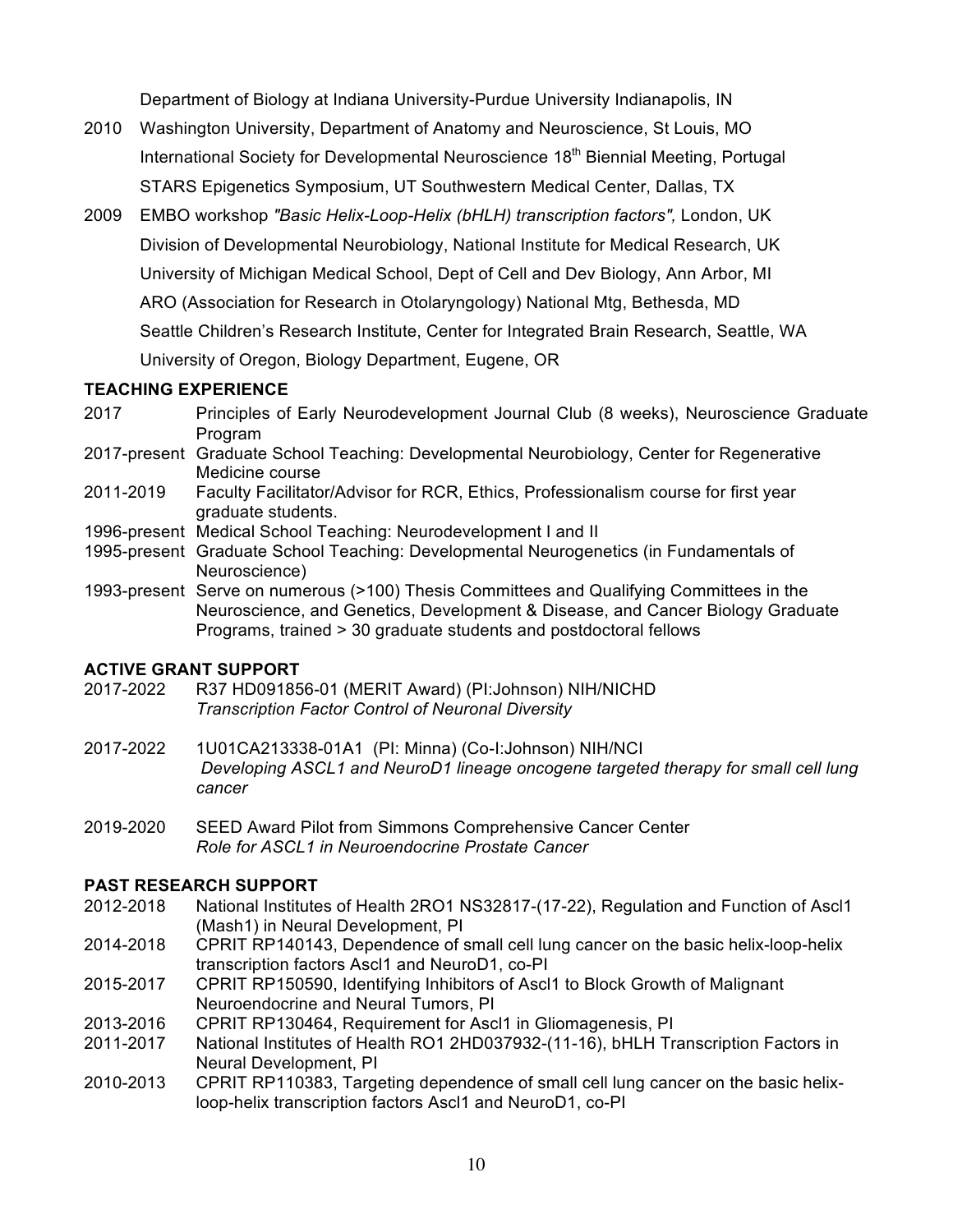| 2007-2012 | National Institutes of Health 2RO1 NS32817-(12-16), Regulation and Function of Ascl1<br>(Mash1) in Neural Development, PI           |
|-----------|-------------------------------------------------------------------------------------------------------------------------------------|
| 2009-2011 | National Institutes of Health 1R21 NS067553, Genome Wide Identification of PTF1<br>Targets in Dorsal Neural Tube, PI                |
| 2008-2011 | Malia's Cord Foundation, Spinal Cord Progenitor Cells: Distinct Molecular<br>Characteristics and Involvement in Tumor Formation, PI |
| 2005-2011 | National Institutes of Health RO1 2HD037932-(6-10), bHLH Transcription Factors in<br>Neural Development, PI                         |
| 2004-2009 | National Institutes of Health RO1 NS048887-(1-4), Function and Regulation of Math1 in<br>Neural Tube Development, PI                |
| 2002-2007 | National Institutes of Health 2RO1 NS032817-(8-11), Regulation of the Neural<br>Determination Gene MASH1, PI                        |
| 2003-2007 | NY Spinal Cord Injury Research Program, Regulating Axon Guidance in the Vertebrate<br>Spinal Cord, Co-PI                            |
| 2000-2005 | National Institutes of Health 1RO1 HD037932-(1-5), bHLH Transcription Factors in<br>Neural Development, PI                          |
| 2000-2001 | Texas Advanced Technology Program, Neural stem cells: controlling proliferation and<br>differentiation, PI                          |
| 1999-2002 | March of Dimes, Regulation of the neural differentiation genes Ngn1 and Ngn2, PI                                                    |
| 1998-2002 | National Institutes of Health 2RO1 NS032817-(4-7), Regulation of the Neural<br>Determination Gene MASH1, PI                         |
| 1997-2007 | Muscular Dystrophy Association, Genetic regulation of spinal cord and cerebellum<br>development, PI                                 |
| 1995-2000 | American Heart Association, Molecular determinants of mammalian nervous system<br>development, PI                                   |
| 1995-1998 | National Institutes of Health 1RO1 NS032817-(1-3), Regulation of the Neural<br>Determination Gene MASH1, PI                         |
| 1995-1997 | Council for Tobacco Research, Molecular determinants in mammalian development, PI                                                   |
| 1994-1996 | Muscular Dystrophy Assoc, Isolation and characterization of neural precursor cells, PI                                              |
| 1994-1995 | Texas Advanced Technology Program, Signal transduction in mammalian devel, Co-PI                                                    |

## **RESEARCH CONTRIBUTIONS AND PROGRAM SUMMARY**

My main research area is transcriptional regulation in vertebrate neural development, and I have been funded and published in this area for almost 3 decades. As a postdoctoral fellow I identified the first vertebrate member of the proneural bHLH transcription factor family, MASH1 (now ASCL1) (Nature 1990). Since that time the research efforts in my laboratory have used the bHLH family of factors to probe the molecular mechanisms controlling the balance of neural progenitor cell maintenance and differentiation, and the generation of neuronal diversity. Much of our focus has been in the dorsal neural tube giving rise to the dorsal spinal cord and is critical for somatosensation, where we have defined a shared function for the proneural bHLH factors in neuronal differentiation contrasted with distinct functions in neuronal sub-type specification. We identified and characterized enhancer sequences for these genes that direct spatially and temporally discrete transcription during neural development. Mouse models generated from these projects continue to have broad impact in the research community for research in many different systems including spinal cord and other brain regions, inner ear, retina, olfactory epithelium, adult neurogenesis, stem cell biology, and cancer. We also made significant contributions to understanding the function of these factors in regulating the transition of progenitor cells to differentiating neurons, and to glia. These studies use mouse models and mis-expression in chick neural tube to probe the function and mechanisms of action of the bHLH factors, and the identity and fates of progenitor cells expressing each factor. These efforts have revealed fundamental molecular mechanisms and rationales for how a nervous system is generated. Exploiting sequencing technologies and CRISPR, we continue to gain a deeper understanding of how transcription factors function by identifying direct transcriptional targets genome wide and connecting DNA binding factors to chromatin modifying events that modulate cell fate and plasticity.